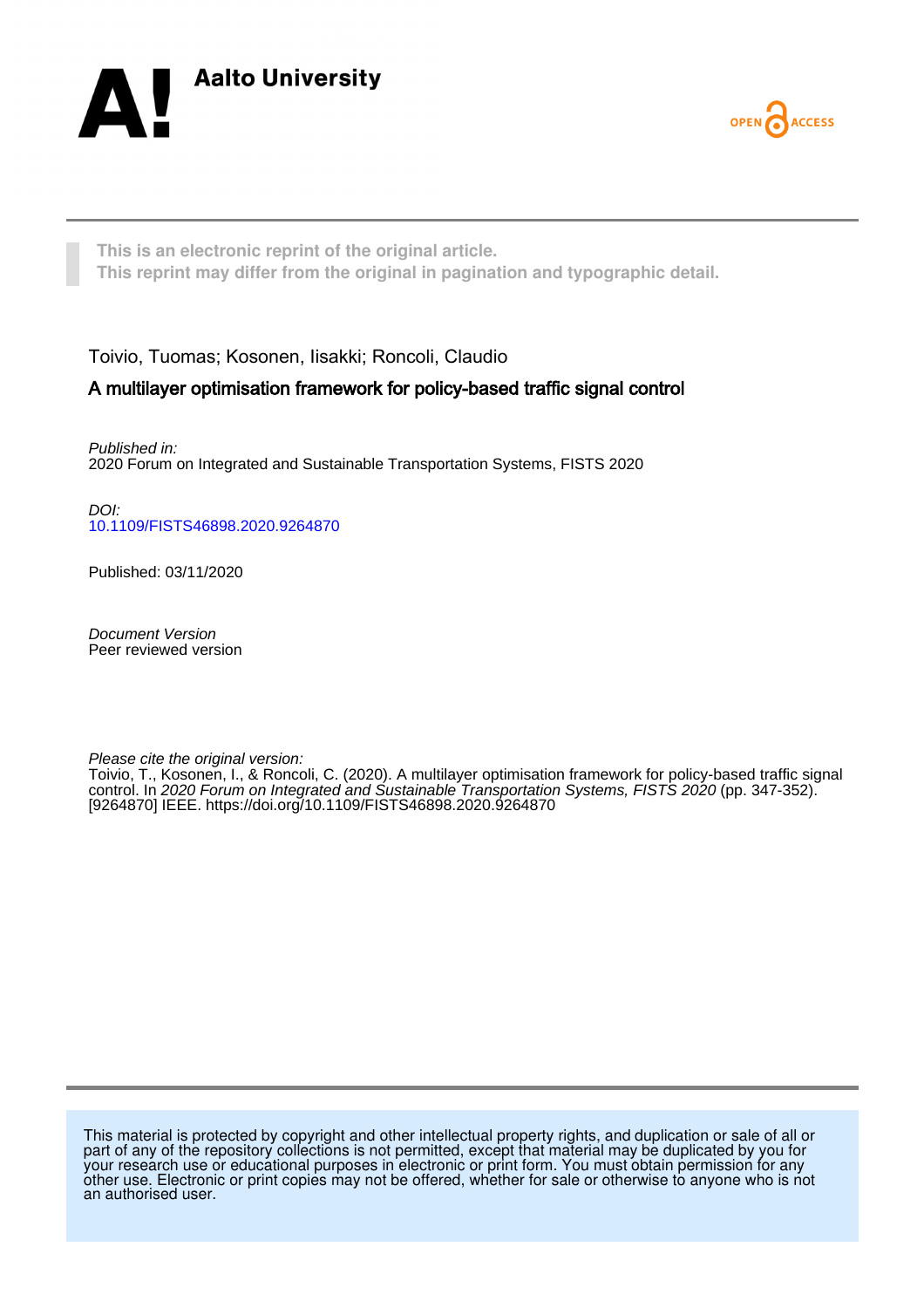# A multilayer optimisation framework for policy-based traffic signal control

Tuomas Toivio, Iisakki Kosonen and Claudio Roncoli Spatial Planning and Transportation Engineering, Department of Built Environment, Aalto University, Finland

*Abstract*— Traffic performance has many positive and negative consequences to the environment and society. These external effects are ever more often considered in the traffic system planning and administration. Desired effects of traffic can be thought as traffic performance policies. It is also possible to support these policies through traffic management and traffic signal controllers. In this study we introduce a general framework for a process flow which allows signalised junction controllers to adapt into desired policy. Also, we present an example implementation of the processes of the framework, and experiment with it by optimising a signal controller in a microscopic traffic simulation environment.

#### I. INTRODUCTION

Traffic and transportation problems in cities are nowadays complex. When cities in 20th century generally started to grow rapidly together with increasing number of vehicles in roads, the traffic congestions started to emerge causing problems of several types. Negative impacts do not only concern solely mobility but also economical [1] and environmental [2] problems are induced by congestion.

There are diverse measures for adverse effects of traffic. Besides traditional travel time delay, it is quantitatively possible to consider e.g. air pollutants and noise caused by traffic. However, we still do not have any established way to incorporate and formulate traffic management policies out of diverse desires. As performance desires might also vary depending on dynamic circumstances in the traffic environment, we have a need for a procedure to formulate suitable management policies and embed them in the traffic management system.

There has been recent promising results that individual junction control strategies can have a reasonable influence in a network level [3]. As all the modern technology allows individual signal controllers to be highly dynamic and adaptive, in this paper we end up developing a framework for policy-based optimisation of a traffic signal controller (TSC).

For any control system the transparency of the controller logic is important for general acceptance [4]. When we want to unite policies and traffic management, it is good to notice that policy decisions come often from non-experts of the traffic engineering field. This emphasises the need to have understandable mapping between policies and their respective controller inputs.

\*The research leading to these results has received funding from Henry Ford Foundation Finland (Henry Fordin Säätiö).

Schmöcker et al. [5] have experimented with policy-based signal control optimisation by uniting three entities: Bellman-Zadeh decision making [6] for policy setting, fuzzy logic based signal controller and genetic algorithms. They use the Bellman-Zadeh decision making (BmZ) as multi-criteria evaluator of the traffic performance during the optimisation. BmZ contains a user-defined mapping between a policy and measurable variables representing it.

This paper is tackling the question of having a general traffic signal control optimisation process that can adapt to arbitrary traffic performance policies. For that, the paper proposes an abstract framework, which could work as a hardware independent methodology for policy-based traffic signal control optimisation. To support the proposed methodology, we also construct an implementation of the abstract framework and study its performance through simulations. The implementation uses the ideas of policy optimisation process in [5] to adjust control parameters of FUSICO FUzzy SIgnal COntroller [7]. Our construction expands the frame of [5] by considering policy adjustment procedure. Thus, as a side product we introduce a policy-optimized adaptive fuzzy logic signal controller for an isolated junction. This controller will be optimised and evaluated by traffic simulations using real traffic data collected from the Tasman-Zanker intersection in San Jose, California, USA.

The content of the rest of this paper is as follows: Section II is the walkthrough of the abstract framework. Section III is about the implemented framework, which yields an example of policy-based signal control optimisation system. Section IV provides results of simulation experiments showing how the implemented system performs, and finally we make conclusions of this study in Section V.

#### II. ABSTRACT FRAMEWORK FOR TSC OPTIMISATION

Here we describe our proposal for methodological structure for policy-based traffic signal control optimisation. It contains the principal structure behind many of the stateof-art signal control optimisation processes discussed in literature, but emphasises the existence of policies, which is not present in many advanced systems. The abstract framework does not exclude any particular paradigm of how the signal controller behaves, nor imply any certain optimisation method.

Fig. 1 presents our abstract framework: layers, acting blocks within layers, and interactions between all of them.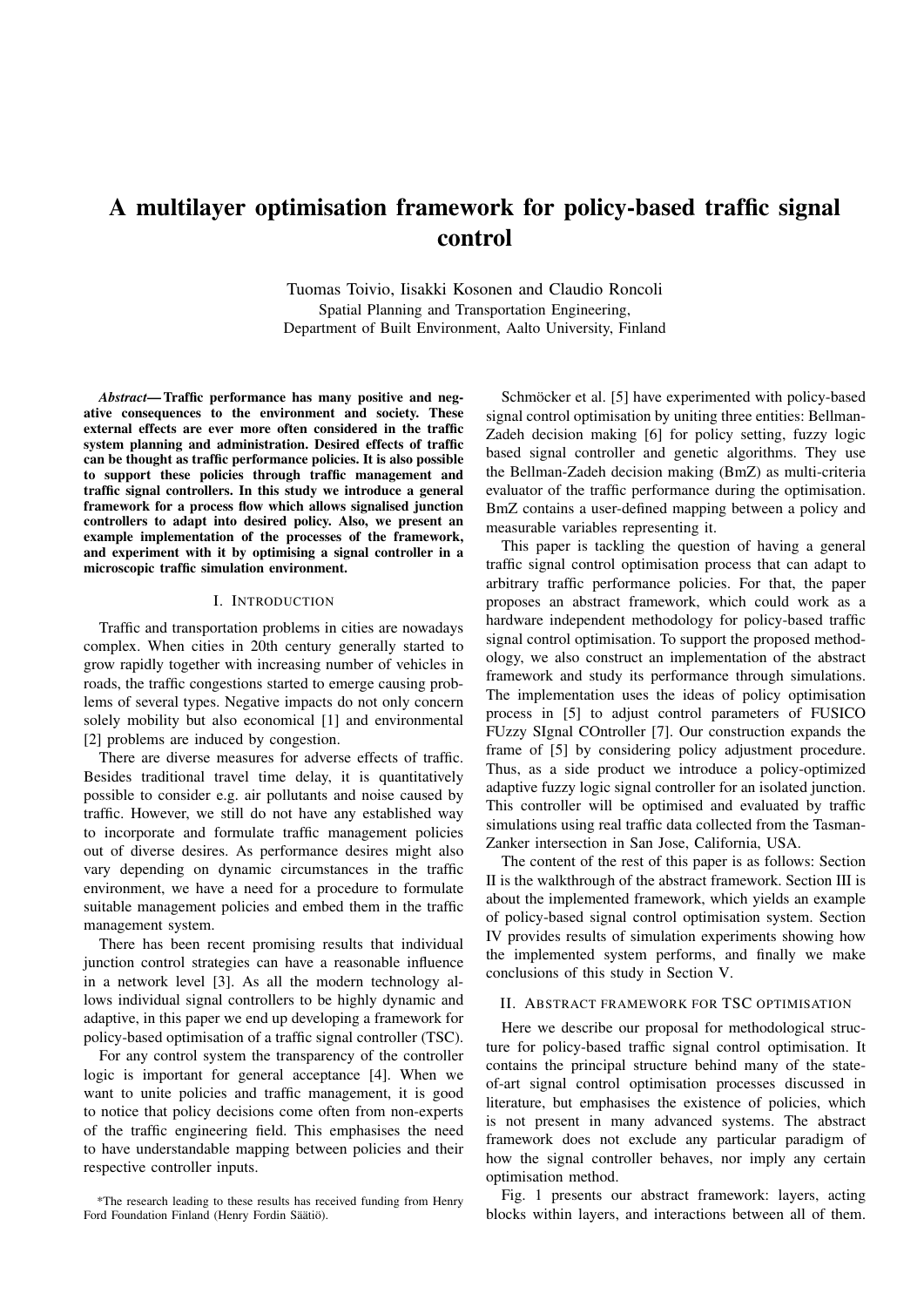Next we present the layers and explain their interactions. We also discuss about the reasons to refer the presented parts as abstract and useful for any signal control optimisation system.

We identify three hierarchical loops of interaction in the abstract framework. These loops have inner cyclic interactions, and they interact also as a block of their surrounding loop. The innermost one is Control loop, which handles the experimenting of signal control parameters. Control loop acts as a part of Optimisation loop, which seeks to optimise the signal controller. The outermost is Policy loop, which guides the operations of the Optimisation loop and defines or re-defines policy mappings that are used in controller optimisations.

This system sketch is designed more for offline optimisation. The idea can still be utilised in online cases with running parallel offline optimisation processes and update the controller in action.

## *A. Control loop*

The essence of the Control loop is the interaction between the signal controller and the traffic. Traffic observations summon requests for traffic control, and the signal controller responses, which in order affects the traffic behaviour. Nowadays a suitable simulation software is a standard way to experiment with the real case and practically every study developing signal control optimisations present simulation results in order to prove their concept to be plausible.

When the Control loop is simulated, the signal controller can be part of the simulation system or external. A capability for the simulator to work with external hardware enriches the flexibility of the full system [8]. In order to truly see the effects of the controller in variating traffic environments, traffic should be microscopic [8]. With macroscopic traffic rather simple scenarios can be evaluated and more advanced signal controllers using detailed detections cannot even be experimented with such traffic models. Also, in order to test a TSC in a real environment, we have to model the junction, its signal controller, and its traffic patterns in high precision, so that we could make statements about functionality of some proposed TSC. There are hardly any place one could test a new control paradigm without a priori showing some positive simulation results.

For the optimisation, the Control loop has to have an ability to measure various key performance indicators that might be used in evaluation of the controller or control policy and give them as an output.

# *B. Optimisation loop*

Structure of the Optimisation loop is based on the assumption of learning the traffic behaviour and correcting the parameters incrementally. This works very well with controller paradigms that use artificial intelligence methods, such as Q-learning, neural networks or fuzzy logic [9]. Even though there are myriads of analytical models to obtain optimal signal controller without traffic simulations, they are not always so flexible with different policies, as their

formulation is designed for a certain measurement, many of the time minimising the travel time or maximizing the throughput. In addition they usually advance macroscopic flow models, which makes them hard to adapt exceptional situations. Their advantage is the predictive power of the situation in the networks, but that still usually comes with cost of non-practical online computability [10][11].

Loop contains the block which reforms the parameter proposal. This is tested in Control loop after giving the control parameters to the signal controller. Control loop returns performance indicators that are used by a cost evaluation block, which states the acceptance of the trial parameters. This acceptance affects the further step taken by the parameter optimisation block. Number of iterations in the loop is dependent of a particular optimisation method.

# *C. Policy loop*

The Policy loop of Fig. 1 is a top cycle, where policy tuning block interacts with the full optimisation process. The idea is that Optimisation loop system needs a certain policy input to produce an outcome for any given policy. Then these outcomes of different (simple) policies can be used to reformulate more complicated policies and to find balance between different policy criteria.

#### III. IMPLEMENTATION OF THE ABSTRACT FRAMEWORK

The abstract framework introduced in the previous section allows much freedom in its implementation. In Fig. 2 the blocks of Fig. 1 are substituted with suitable tools and methods that are revised in this Section. The Control loop is implemented with FUSICO software and the Optimisation loop uses genetic algorithm (GA) with BmZ in the cost function evaluation. Next we explain shortly these parts of the implementation and a simple method for policy tuning.

#### *A. FUSICO signal control and simulation software*

FUSICO [7] is a signal group oriented signal controller equipped with microscopic traffic simulation software. Signal group oriented means that there is an order of which the green phases should start, but the next green phase is always allowed to start whenever there are no conflicting active green phases. Extension of the green phase for individual signal group can utilise conventional actuated logic or a fuzzy logic extension module. When the latter is utilised, the extension of the green phase after minimum green time uses fuzzy inference. Length of the extension is given by fuzzy rules that use the demand from the approaching direction and the queue count from conflicting directions as inputs, and gives the length of the next extension as an output. In our case FUSICO fully covers the role of the Control Loop.

Parameters that will be optimised in the Optimisation Loop are tested and evaluated in the FUSICO simulation system in every round. In this implementation we only change the membership functions of the fuzzy extension modules, and take other signal controller parameters granted i.e. determined by other means. As fuzzy modules decide about the extension of green phases, the change of membership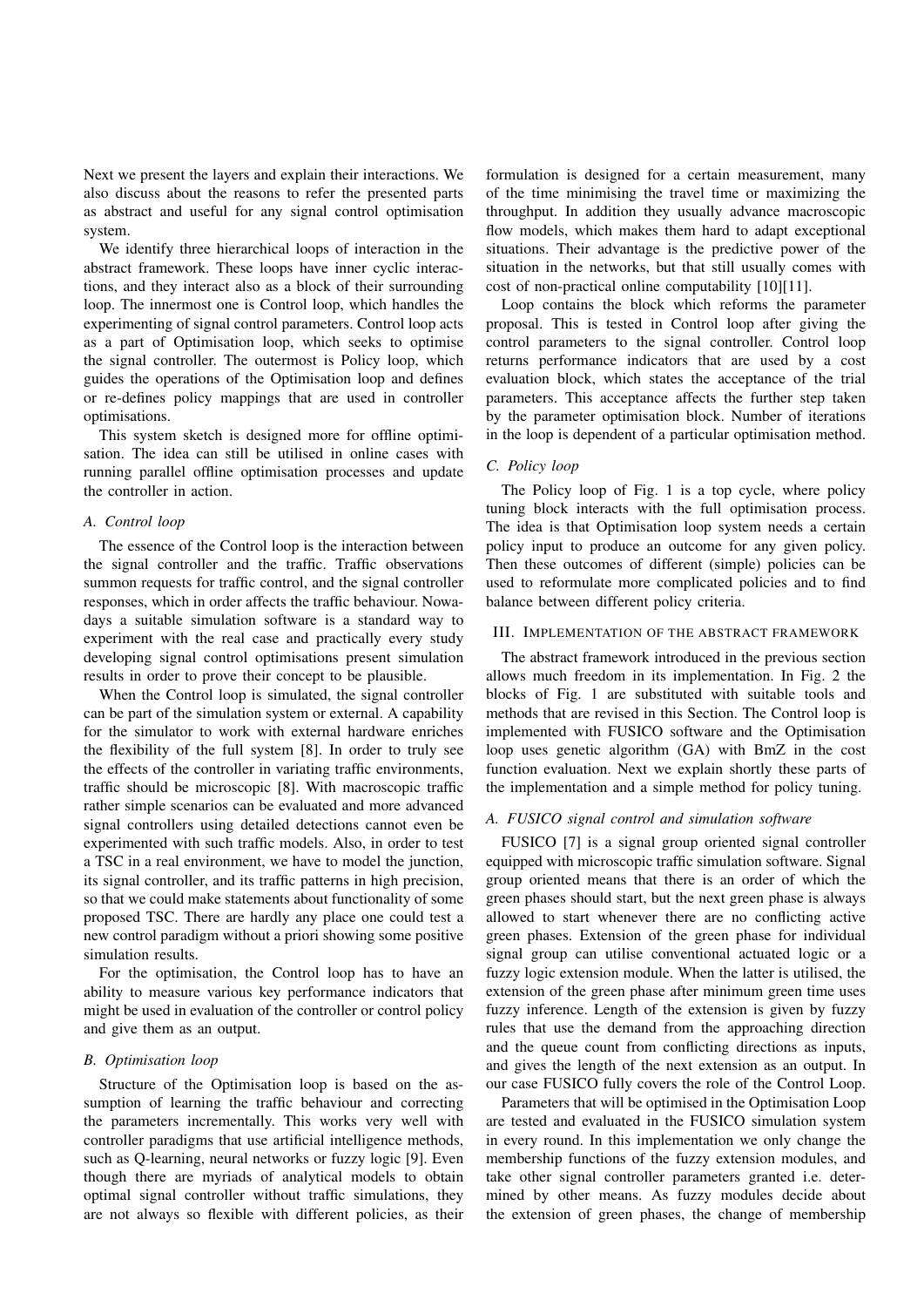

Fig. 1. Abstract optimisation framework for generic traffic signal controller. A comprehensive process can be modelled by Control, Optimisation, and Policy loops and their inner and outer interactions.



Fig. 2. Implementation of the blocks and interactions of the abstract optimisation framework for signal controller. This implementation is used in the experiments of this paper.

functions has a major effect in phase changing dynamics. Membership functions for all the fuzzy sets that are used in FUSICO rulebase are found in [12].

Bellman-Zadeh decision making block to evaluate the parameter set (membership functions).

# *B. Genetic algorithm processing*

FUSICO produces many applicable performance indicator values for controller with a given set of parameters. These are transformed into policy indicators and handed to the

The core part of a genetic algorithm is processed in this block, which means the formulation of new solution gener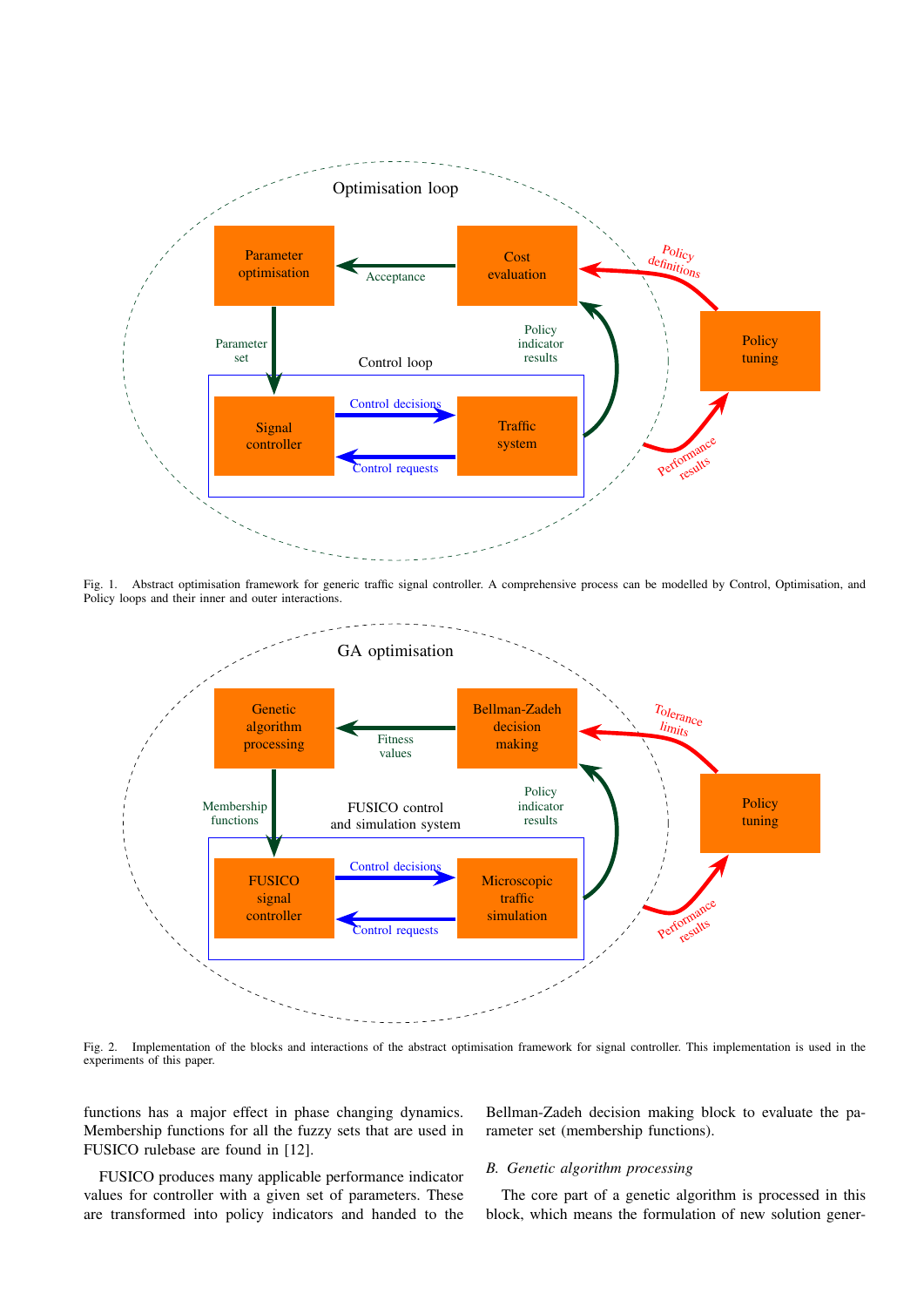ation based on the fitness values of the previous generation of solutions. In our case a solution means a set of control parameters, which in turn refers to the membership function definitions used in the fuzzy inference of the green signal phase extension of FUSICO.

It is well-known that there are multitude application independent parameters in the genetic algorithm itself. In the conceptual level it is not necessary to specify them: they should be picked according to the complexity of the target parameters of the manipulation and sensitivity of the solutions and their performance. The parameters can even be dynamic. There is a long tradition of techniques to identify optimal parameters for GA itself e.g. [13]

Our implementation encodes the membership functions into binary strings, where each binary string represents the full set of membership functions representing 14 different fuzzy sets used by FUSICO rulebase. Detailed description of the encoding process can be found in [14]. The chosen encoding assures that linguistical partial order relations between fuzzy sets of the system make sense even after genetic manipulations are done inside this block. We conventionally call each membership function encoding as a chromosome during the GA loop process.

#### *C. Bellman-Zadeh decision making*

Bellman-Zadeh decision making (BmZ) evaluates the fitness of control solutions during GA optimisation loop. This means that it determines how supportive the FUSICO controller with certain membership functions is with respect to the pre-defined policy.

BmZ has two kinds of inputs, policy inputs and performance inputs:

*1) Policy input:* A policy input is given directly by the user or the policy tuning block. The policy input defines the aim of the GA optimisation loop, i.e. it determines the fitness function form for GA. The policy input is determined by two threshold values for each performance criterion used in the definition of a certain policy. The number of different criteria is unlimited in theory.

*2) Performance input:* A performance input results from the FUSICO simulation. It is a transformation of one or more output metrics of FUSICO into values of same performance criteria that are used to determine the optimisation policy. For example, we will later use average delay of vehicles and share of vehicles that has to stop as policy criteria.

Every chromosome of the GA loop process yields a performance input from FUSICO. It is used together with policy input thresholds to calculate the fitness value for the corresponding set of membership functions. The interpretation of thresholds values is that they determine 1) desired, and 2) tolerated value (denoted by  $y^F$  and  $y^0$ , respectively) for performance criteria whose actualisations come in as performance input. In Fig. 3 the connection between threshold values and performance inputs is illustrated.

Next we present carefully the fitness evaluation of BmZ block. BmZ first determines individual criterion values based on results provided by FUSICO. For every  $x \in X$ , where

 $X$  is the set of chromosomes available, we define functions  $y_i \colon X \to \mathbb{R}$ , where  $y_i(x)$  is the individual performance value of criterion  $i$ . Then for every criterion  $i$ , we denote policy input thresholds as  $y_i^0$  (tolerated) and  $y_i^F$  (desired).

We define a continuous function

$$
C_i\colon \mathbb{R}\to [0,1]
$$

to be such that  $C_i(y_i^0) = 0$  and  $C_i(y_i^F) = 1$  and that it grows or decends linearly between the thershold values, and is constant otherwise (see Fig. 3). We call  $C_i$  as the *fitness function* of criterion *i*. We can now write a fitness formula for a chromosome  $x$  and criterion  $i$  as

$$
C_i(y_i(x)) = \max\left\{0, \min\left\{1, \frac{y_i^0 - y_i(x)}{y_i^0 - y_i^F}\right\}\right\}.
$$
 (1)

Finally, the total *fitness* function  $D: X \to \mathbb{R}$  defined as

$$
D(x) = \min\{C_1(y_1(x)), \dots, C_n(y_n(x))\},\tag{2}
$$

gives the fitness of chromosome  $x$ , where  $n$  is the number of criteria used in definition of the optimisation policy.

These fitness values are assigned to the corresponding chromosome and handed to the GA algorithm processing block in order to formulate the next generation of chromosomes. The point of BmZ is to balance between the fitness function values of each criterion by maximising the minimum of criterion fitness values. Hence, GA optimisation tries to maximise D.

Anderson et al. [15] have investigated the suitability of multi-objective GA to tweak multi-criteria fuzzy system applied with signal control. They concluded the approach to be appropriate. However, a normal multi-objective GA optimisation produces a curve of solutions known as Paretooptimal front, and the final result has to be choosed by some other means.

In our case BmZ allows the GA algorithm core to be single-criterion as BmZ produces one single fitness value



Fig. 3. Illustration of how fitness value function for individual performance criterion is constructed by given threshold values. Blue line gives the fitness function, and red dashed lines indicate threshold values given by policy.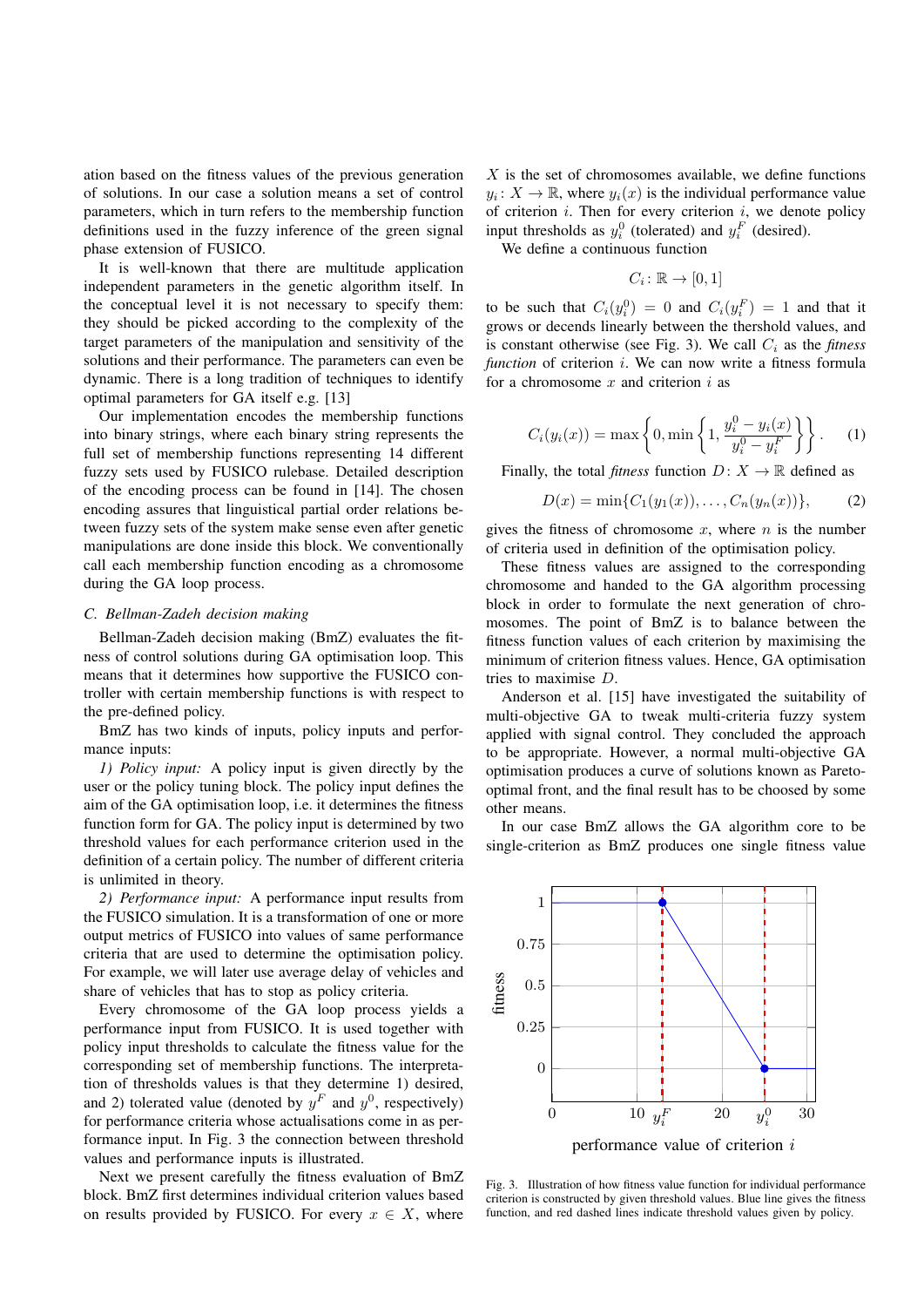based on given policy, which can still result from multiple criteria. Therefore GA with fitness evaluation by BmZ aims towards an unique point in the Pareto-front, which is gained by finding a solution x that maximises the value of  $D(x)$ .

### *D. Policy tuning*

With one policy criterion it is fairly easy to set the thresholds  $y_i^0$  and  $y_i^F$  based on desired outcome. Finding a magnitude of feasible values can be obtained by running some example simulations with arbitrary controller.

When creating multi-criteria policy in this system, one needs thresholds for every criterion. First step in tuning is to discover optimal values for single-criterion policies and at the same time observing how they hinder the performance values used by other criteria. The initial mixed experiment can be formed by using optimal values as the desired thresholds, and the most hindered values as tolerated.

Detailed tuning process demands several optimisation rounds. After the initial round the process can be continued e.g. by incremental changes to the thresholds in order to change the balance point between the criteria.

#### IV. EXPERIMENTS AND RESULTS

#### *A. Experimental scenario*

Performance of the implemented optimisation framework described earlier is evaluated in the real world simulation scenario. We have the junction model of Tasman Drive and Zanker Road from San Jose, California, USA. Detections of approaching traffic were collected lane-by-lane from every junction leg by microwave radars. Installation was part of the project to investigate how to make traffic in the area more efficient with the FUSICO controller.

For the experiments we defined three different policies for BmZ block of the optimisation loop (GA process). Goal of the optimisation for every policy was to find optimal membership functions for fuzzy logic based green extension of the TSC. Training rounds of the optimisation used all the traffic between  $6 - 22$  of a representative weekday. Results presented here are average performance metrics of the traffic of four separate representative weekdays. More detailed description of the scenario can be found in [14].

First, we have made simulation experiments with two simple policies. Level of Service (LoS) policy seeks to minimise average delays caused by the intersection controller, where as Environmental (Env) policy tries to minimise amount of vehicles that has to stop during their journey through the junction. Second, we introduce a simple way to implement Mixed policy out of the two simple ones and compare its results against the simple policy outcomes. This gives an example of the Policy tuning block process.

Experiments aim to show that this implementation of the abstract framework can improve a TSC performance corresponding to the given policy. This in turn supports our goal to see that the abstract framework introduced in section II provides a prominent skeleton for a methodology to optimise signal control performance under arbitrary policies.



Fig. 4. Average delay comparison with Tasman-Zanker field controller (Vehicle actuated), default FUSICO controller and FUSICO optimised with LoS policy. Result shows that controller can well adapt to LoS policy.

#### TABLE I

MIXED POLICY THRESHOLDS DERIVED FROM LOS AND ENV POLICY RESULTS.

| Threshold               | Value    |
|-------------------------|----------|
| Stops not acceptable    | $70.0\%$ |
| Stops fully acceptable  | 67.6 %   |
| Delays not acceptable   | 25.4 s   |
| Delays fully acceptable | 20.7 s   |

#### *B. Simulation results: single criterion policies*

In order to show the performance of different optimisations, every resulting figure compares the optimised FUSICO controller against the control program using "default" membership functions, and against the vehicle actuated controller logic of the Tasman-Zanker junction. Here default refers to membership functions that were constructed for FUSICO in earlier research projects [7].

In Fig. 4 LoS policy has been used in optimisation. There is a clear improvement in average delays achieved by optimisation compared to the other control options. Fig. 5 shows similarly how the FUSICO optimised with Env policy lowers the share of vehicles stopping in the junction. We can notice that the controller with default fuzzy logic membership functions works better than the controller in the field, and the optimisation process outputs have clearly adapted both of the two policies.

#### *C. Simulation results: Mixed policy*

Following the process described in section III-D, we find the initial BmZ criterion thresholds for a Mixed policy. With these thresholds optimisation should result a compromise between LoS and Env policies. The thresholds applied here are given in Table I.

Fig. 6 shows how all the considered policies, LoS, Env and Mixed perform in the same circumstances after the fuzzy extension modules of the TSC are optimised according to